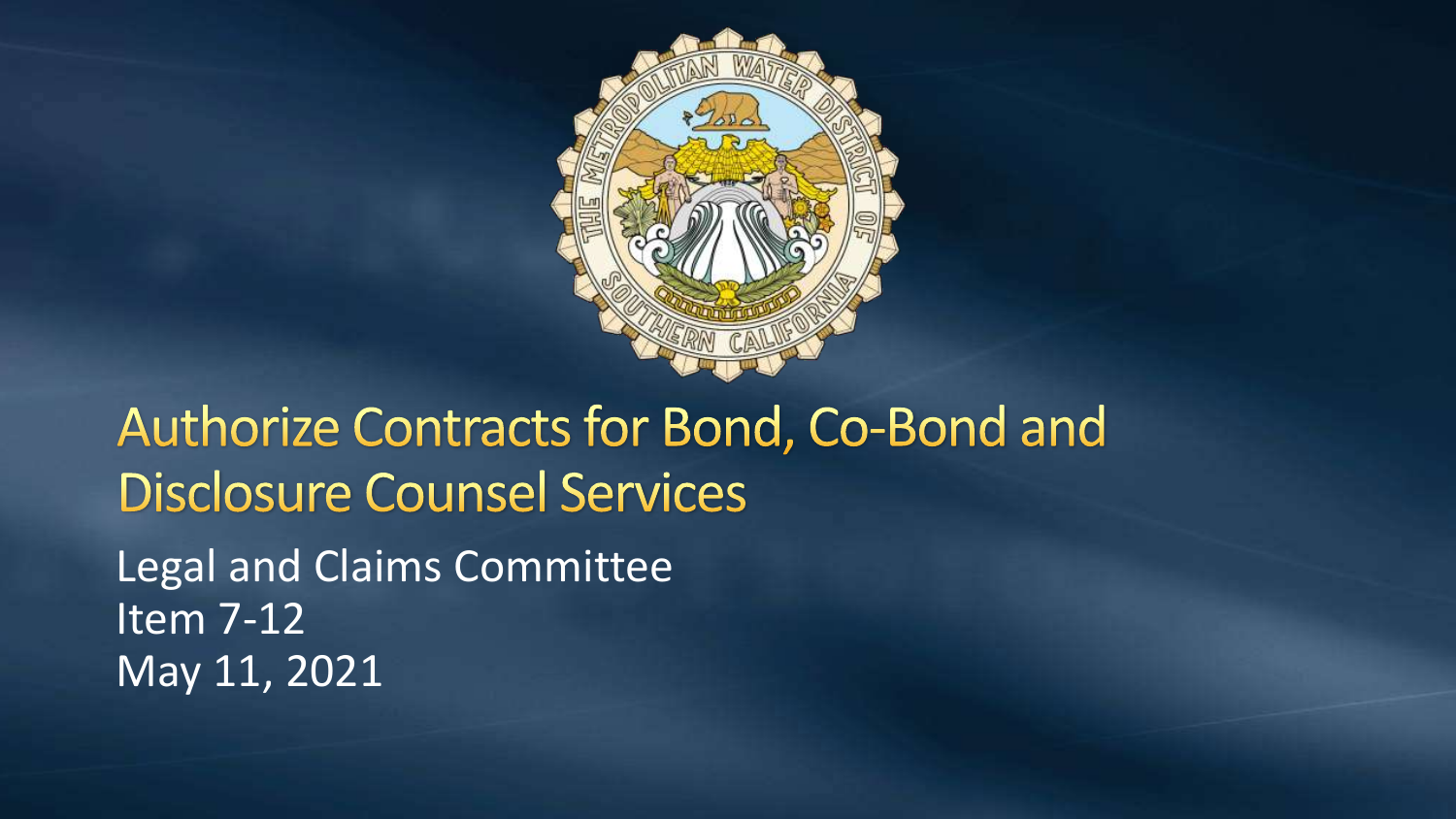#### Request

#### **• Authority to enter into agreement with firms**

- 4 bond counsel
- 3 co-bond counsel
- <sup>o</sup> 1 disclosure counsel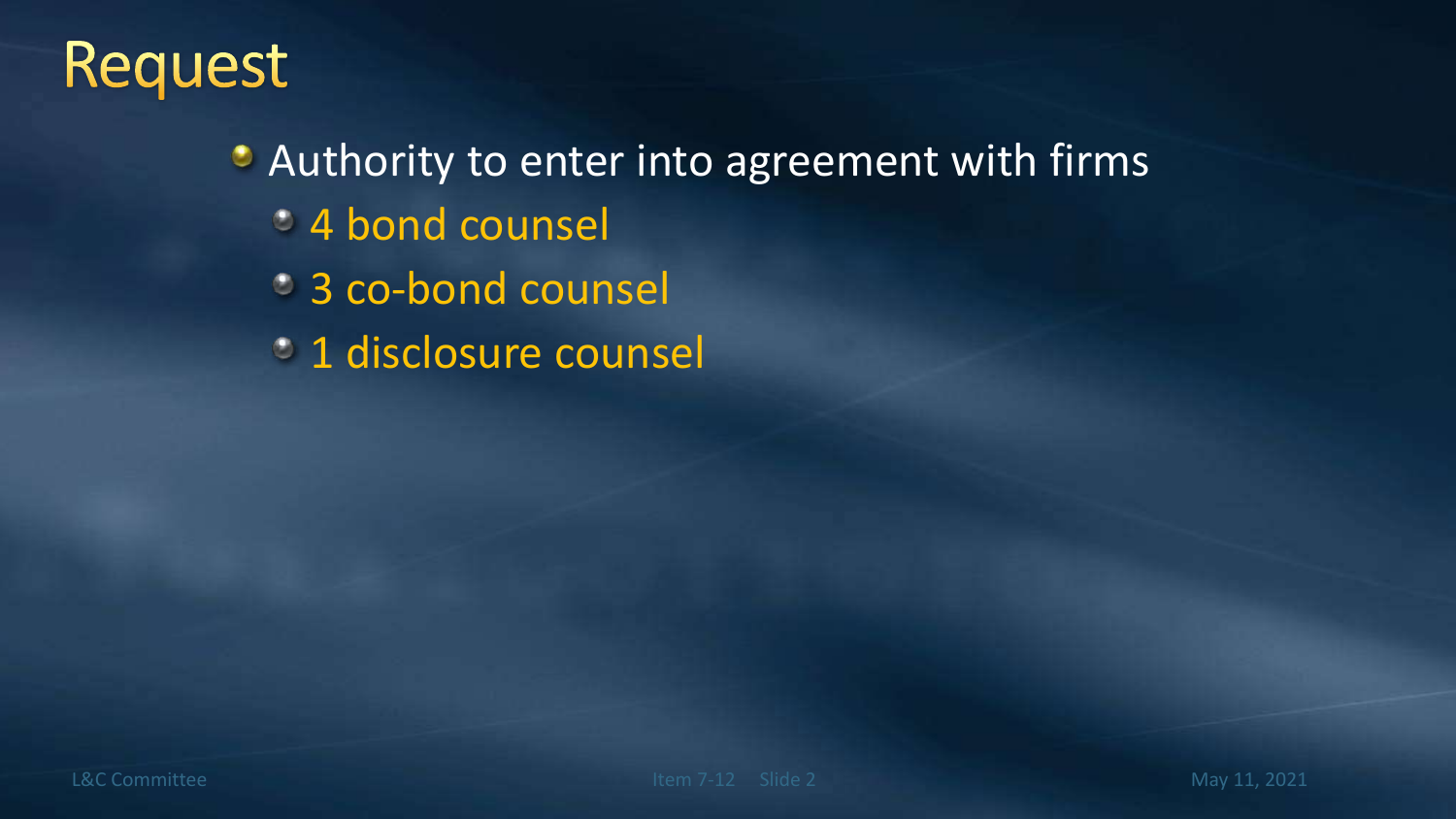## **Selection of Firms**

**C** RFP to 15 firms **9 proposals received**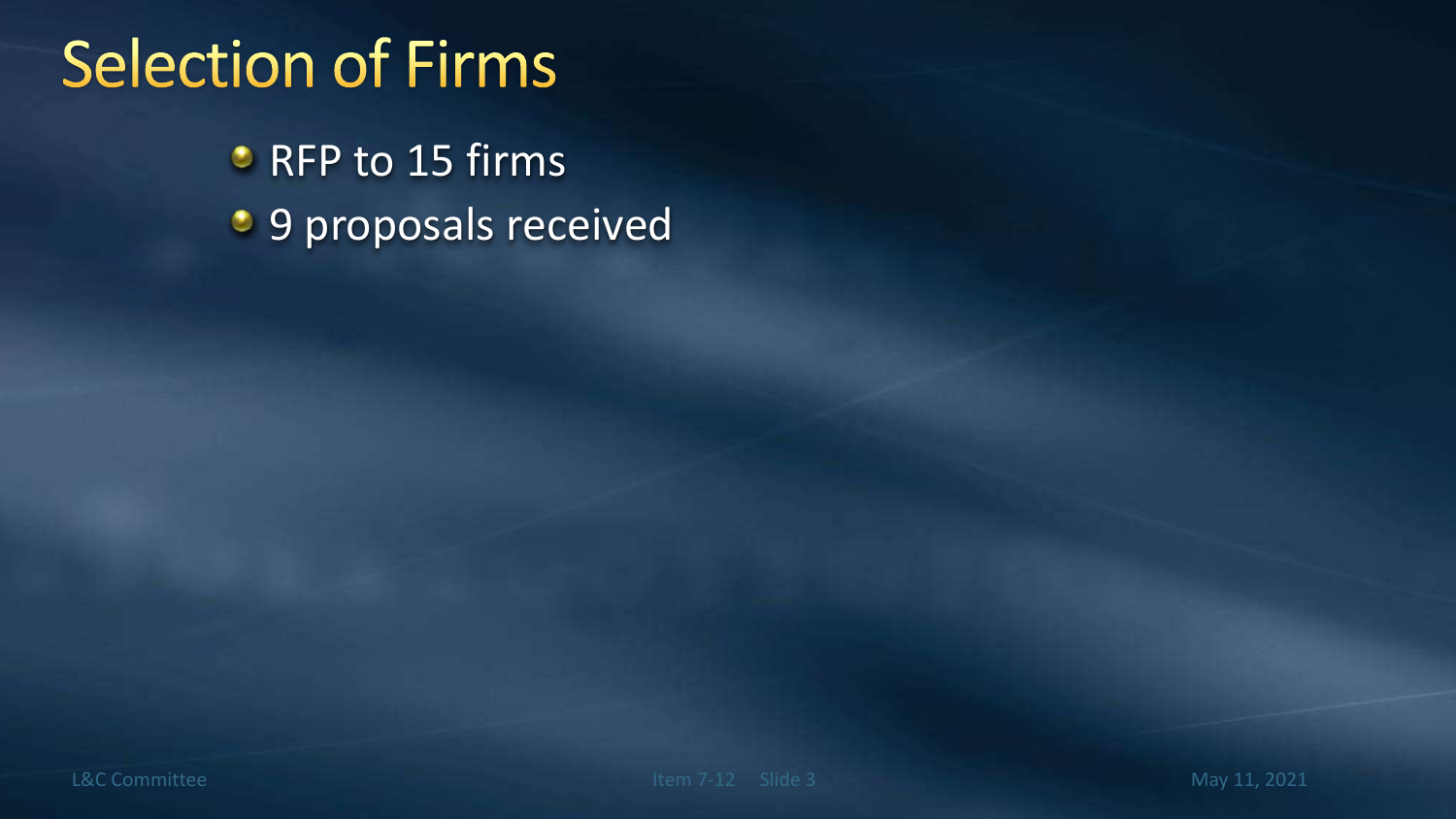#### **Selection Criteria**

**Experience C** Qualifications **C** Location and availability *C* Fees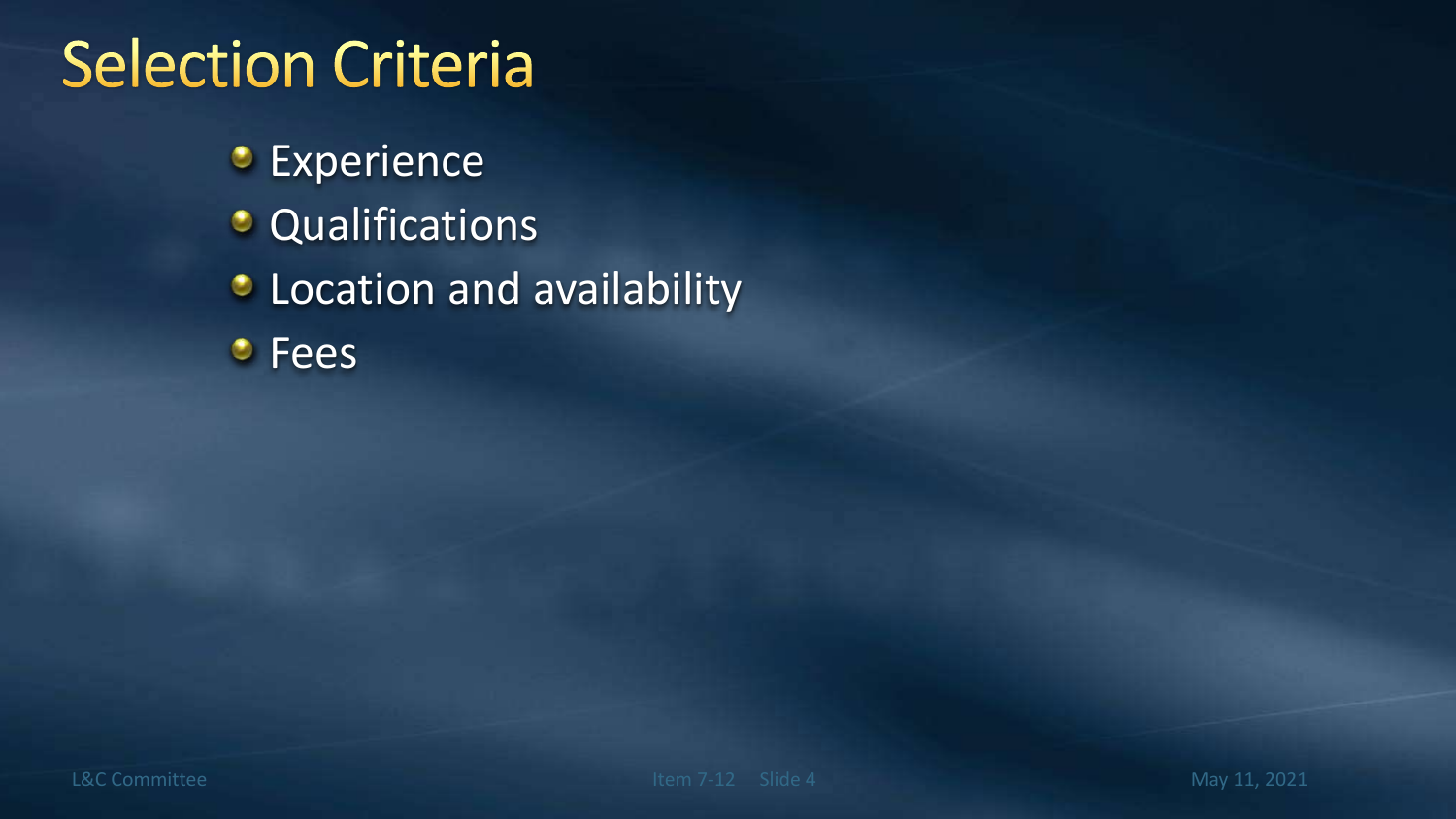## **Recommended Firms**

- **Bond Counsel** 
	- Hawkins Delafield & Wood LLP
	- <sup>o</sup> Nixon Peabody LLP
	- Jones Hall, A Professional Law Corp.
	- **& Norton Rose Fulbright US LLP**
- **Co-Bond Counsel** 
	- Law Offices of Alexis Chiu
	- Amira Jackson
	- **Curls Bartling P.C.**
- **C** Disclosure Counsel
	- **Stradling Yocca Carlson & Rauth, P.C.**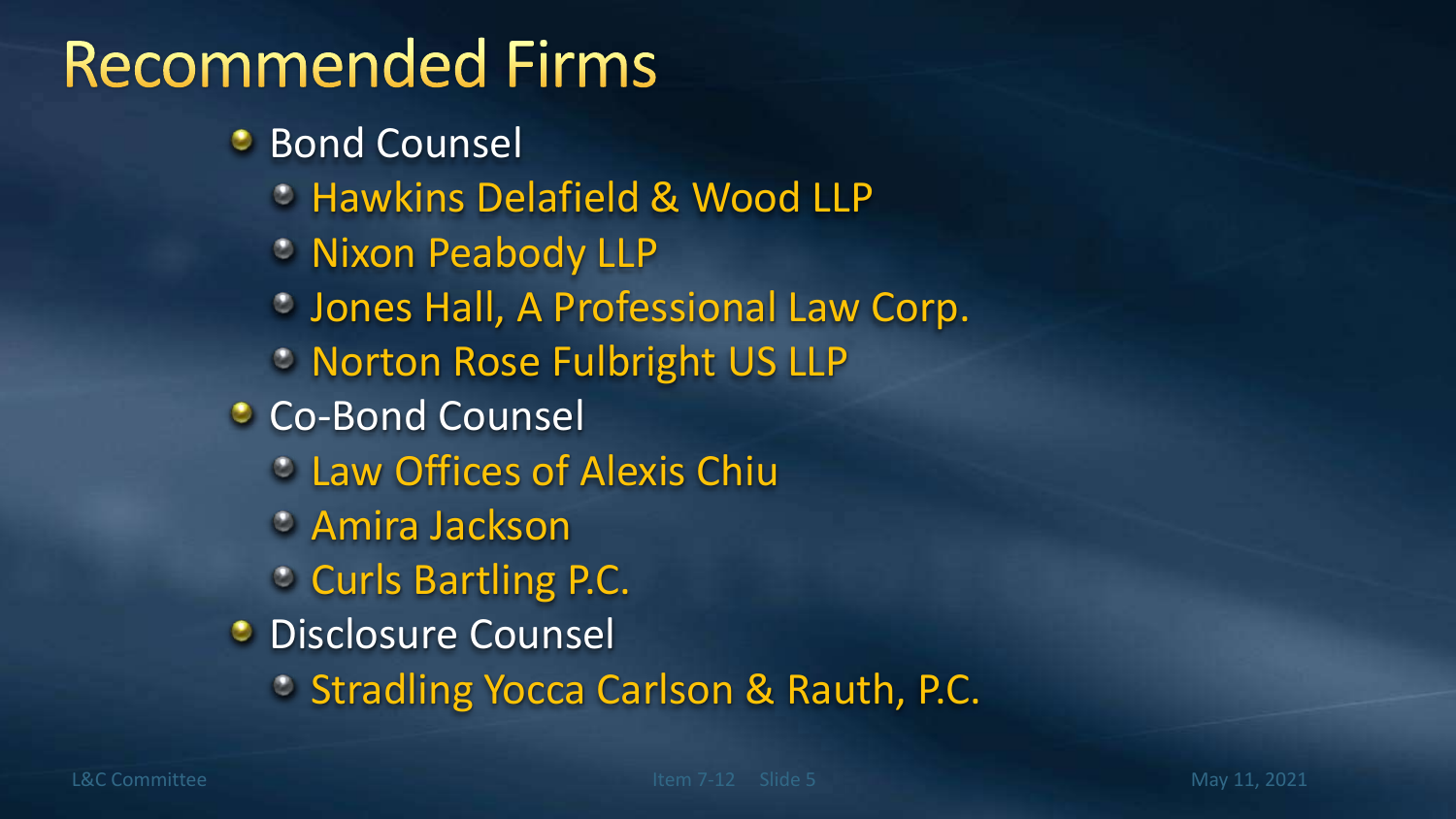### **Costs for Services**

- **Paid from bond proceeds** 
	- Bond issuances
	- **P** Recent bond transaction fees, per transaction, have ranged from:
		- $\frac{1}{2}$ \$18,500 to \$55,000 Bond/Co-Bond Counsel.
		- $\frac{6}{528,000}$  to \$63,000 Disclosure Counsel
- **Paid from general Metropolitan Funds** 
	- **PEREDE ATE: PEREDENT CONTROLLER CONTROLLER CONTROLLER CONTROLLER CONTROLLER CONTROLLER CONTROLLER CONTROLL**
	- **Tax advice**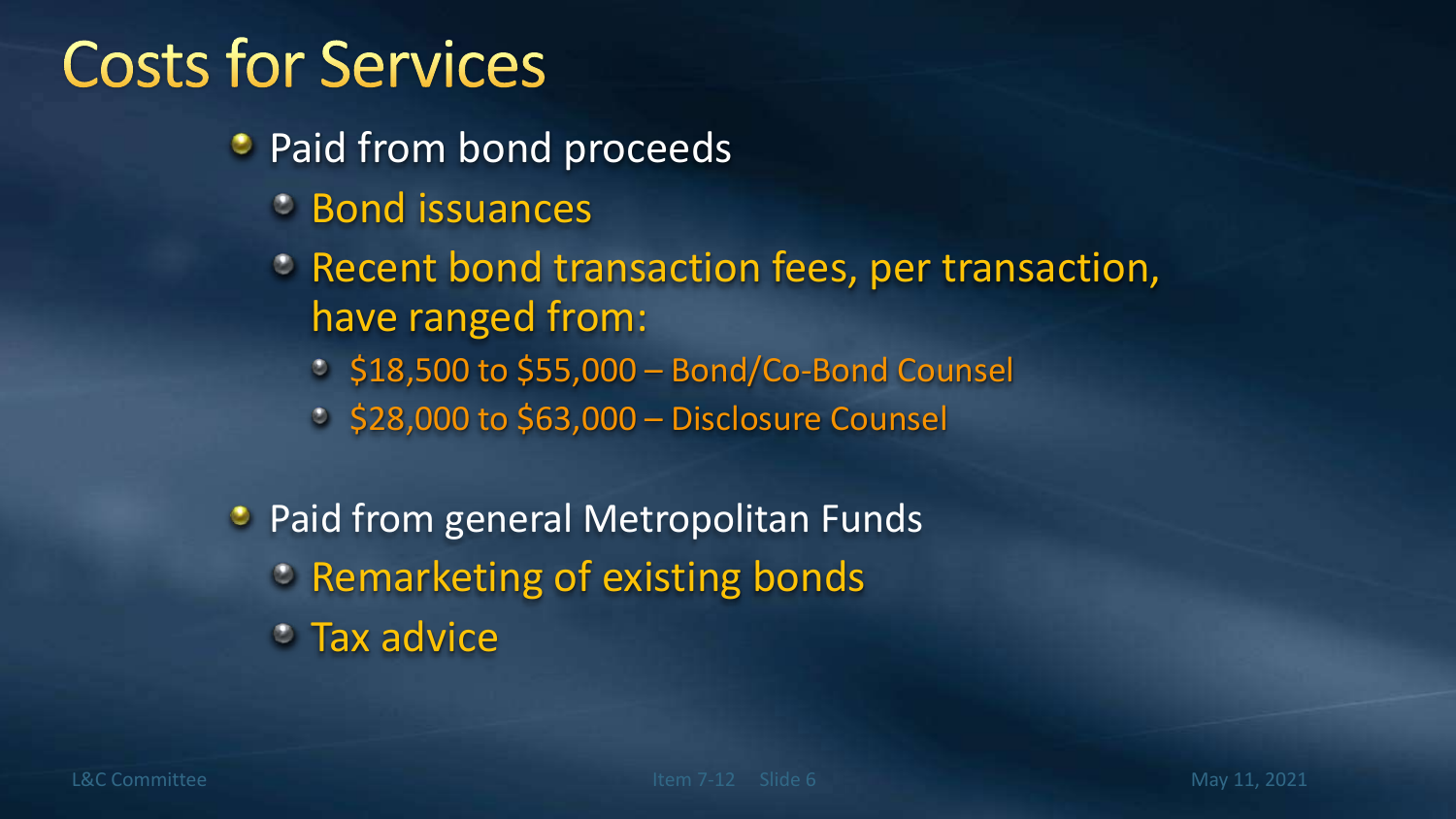## **Board Options**

- Option #1
	- Authorize the General Counsel to retain the firms listed in the board letter as Bond Counsel, Co-Bond Counsel, and Disclosure Counsel through June 30, 2024
	- Determine that Bond Counsel, Co-Bond Counsel, and Disclosure Counsel fees may be approved by the General Counsel in amounts sufficient to procure Bond Counsel, Co-Bond Counsel, or Disclosure Counsel services for bond issues and for legal advice, as described in this board letter
- Option #2
	- Do not authorize the General Counsel to retain Bond Counsel, Co-Bond Counsel, and Disclosure Counsel as described in the board letter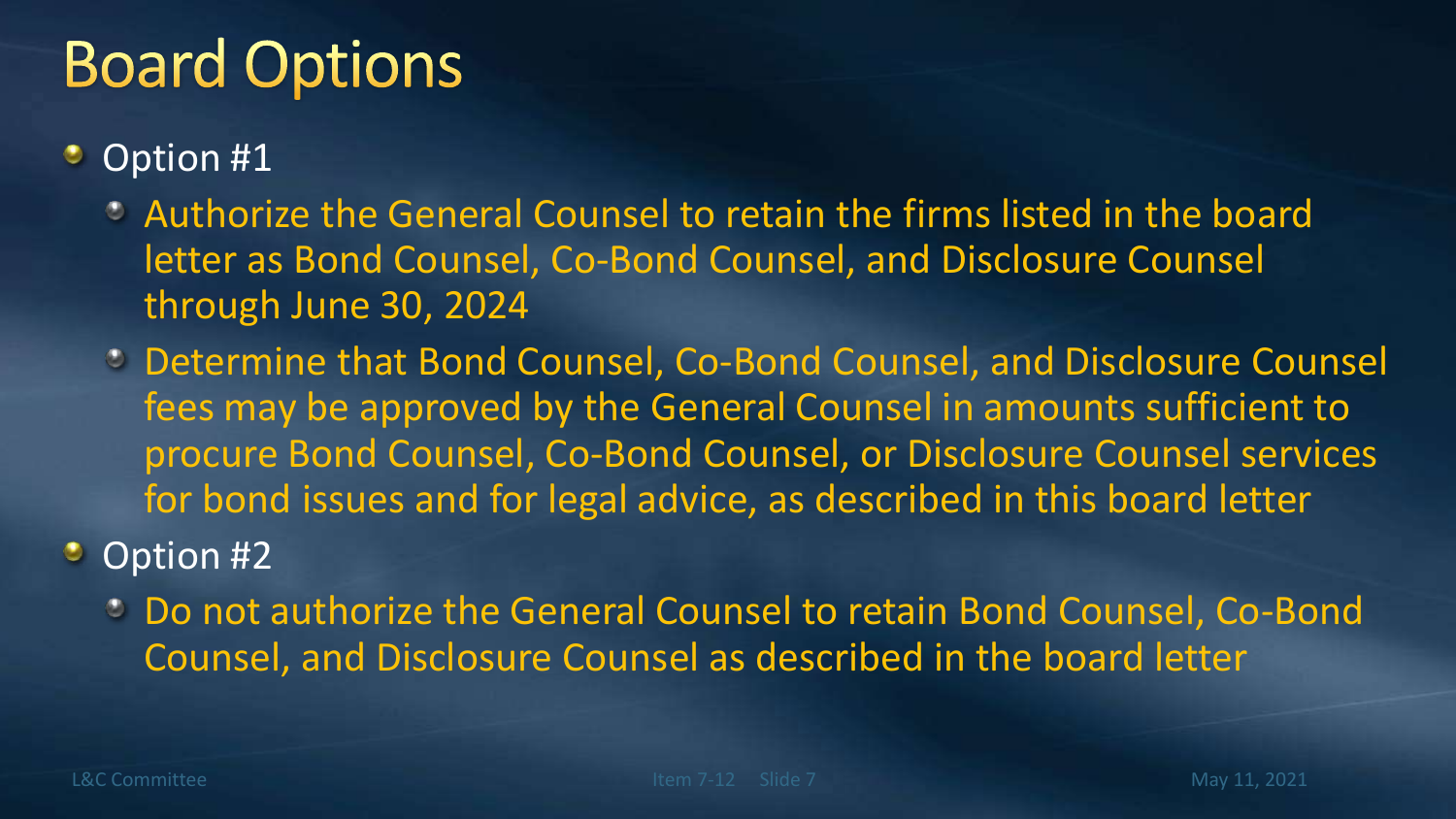# **Staff Recommendation**

Option #1۰